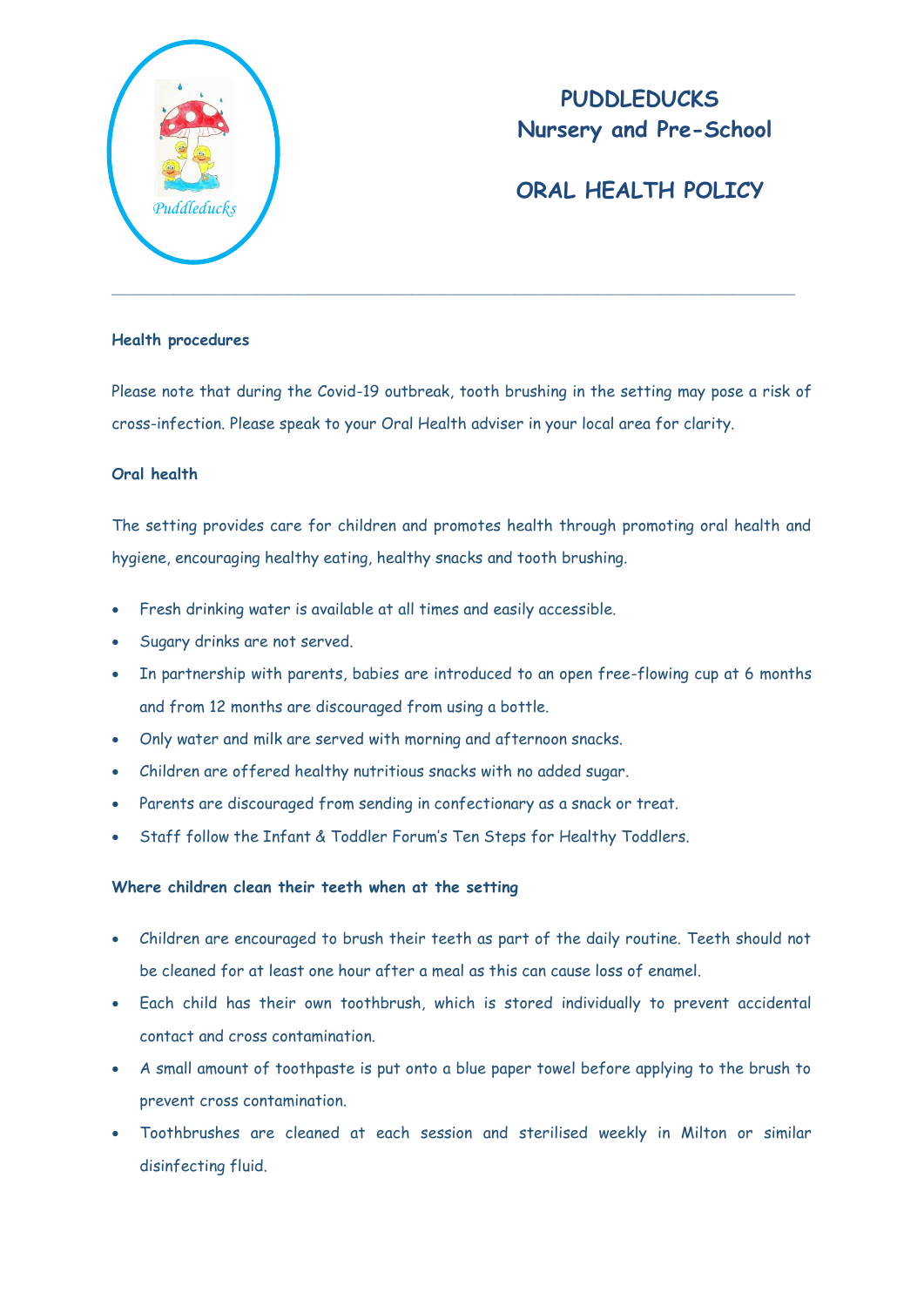- Toothbrushes are changed every three months and provided by parents.
- Oral hygiene activities are included in planning every three months when toothbrushes are changed.
- The setting co-ordinates with local oral health and ensure procedures are reviewed regularly, additional guidance from the local team may be added to this procedure.

#### **Pacifiers/dummies**

- Parents are *advised* to stop using dummies/pacifiers once their child is 12 months old.
- Dummies that are damaged are disposed of and parents are told that this has happened

#### **Further guidance**

Infant & Toddler Forum: Ten Steps for Healthy Toddlers

[www.infantandtoddlerforum.org/toddlers-to-preschool/healthy-eating/ten-steps-for-healthy](http://www.infantandtoddlerforum.org/toddlers-to-preschool/healthy-eating/ten-steps-for-healthy-toddlers/)[toddlers/](http://www.infantandtoddlerforum.org/toddlers-to-preschool/healthy-eating/ten-steps-for-healthy-toddlers/)